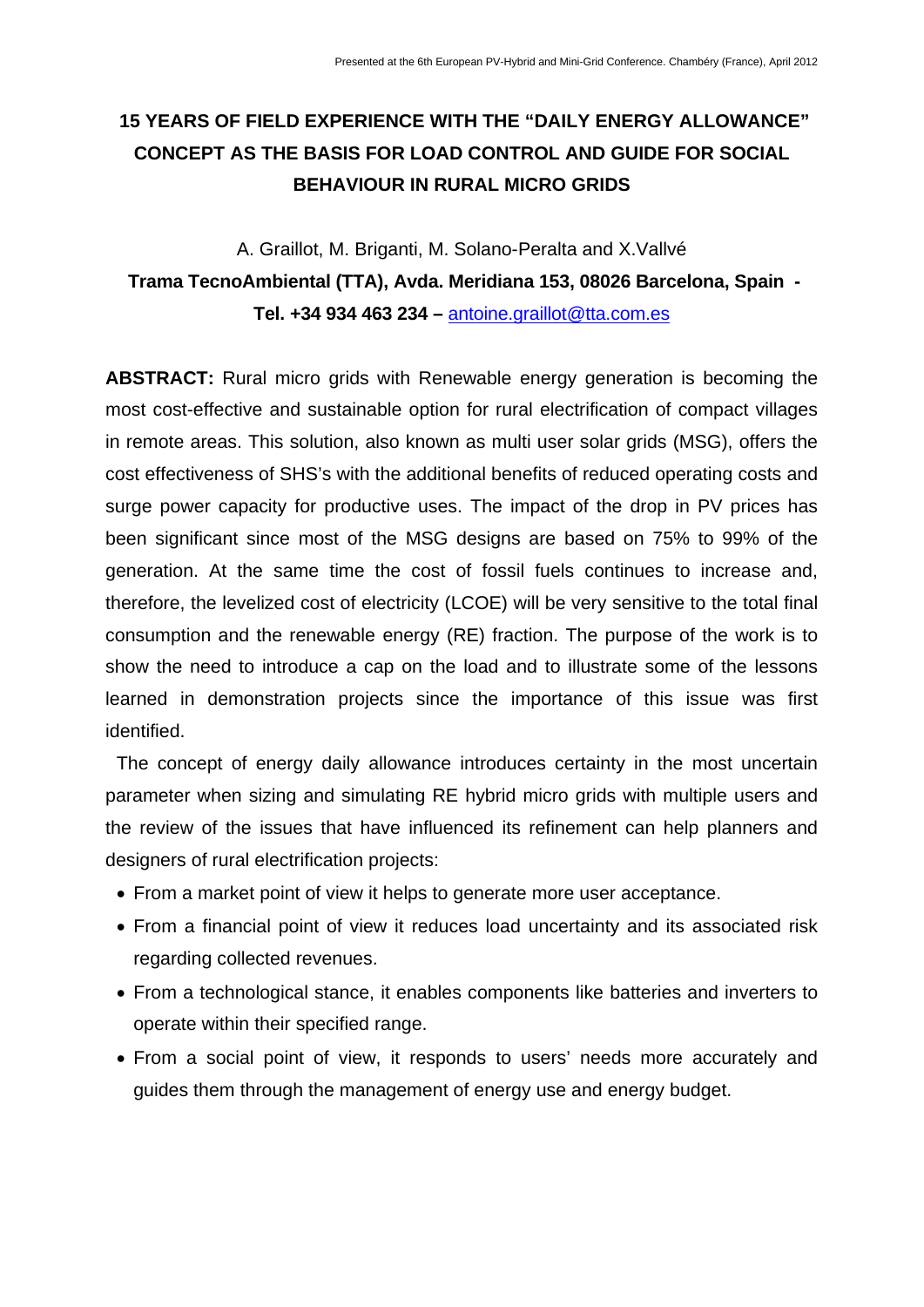## **1. INTRODUCTION**

RE based rural electrification programs tend towards an energy service equivalent to the grid. In addition to the technical quality of the electricity provided, one key issue for the successful implementation is to guarantee each user a minimum amount of energy *EDA* (*Energy Daily Allowance*) within their needs and budget.

Based on research and field experience, the key points are, from a social point of view, the identification of the requirements for user acceptance and, from a technical point of view, the identification of the needs and limitations of energy and power. An intelligent energy allowance scheme should consider also issues like:

- How to cap consumption but create also incentives for energy efficiency and rational use of energy?
- How to encourage consumption of surplus RE generation?
- Can the user store unconsumed energy?
- Is it relevant to try to influence user behaviour as a function of RE plant status?

The identification of these issues during several years of implementation has refined the basic concept of Energy Daily Allowance (EDA) to make it a more intelligent and flexible and introducing communications between the power plant's supervisory control and the individual electricity meters/dispensers of each user in the micro grid.

# **2. EDA concept**

## **2.1 Individual installations VS multi-users**

In rural regions, some users have periods with lower energy consumption (shepherds, outdoor activities, etc). These periods may occur with weekly or seasonal frequency, and to avoid capture losses on individual power systems, it would be desirable to share with a neighbour the use of the energy surplus.

In a multi-user facility, these periods of individual lower usage are distributed between all *N* users, and the energy provision *EDA<sub>tot</sub>* of the overall system may be smaller than the energy  $EDA_i$  guarantied for each user  $i$ .  $\mathit{\mathit{EDA}_{\mathit{tot}}}=F_{\mathit{E}}\sum_{\mathit{N}}\mathit{EDA}_{\mathit{i}}$  where  $F_{\mathit{E}}$  is the energy utilisation factor which is less than one. This allows the plants' designer to reduce the rated PV capacity and the battery size, which leads to reduced investment costs.

Other factors reducing costs are:

- The €/kWp-cost decreases with the size of the plant.
- Reduced maintenance costs of a larger plant than many individual ones.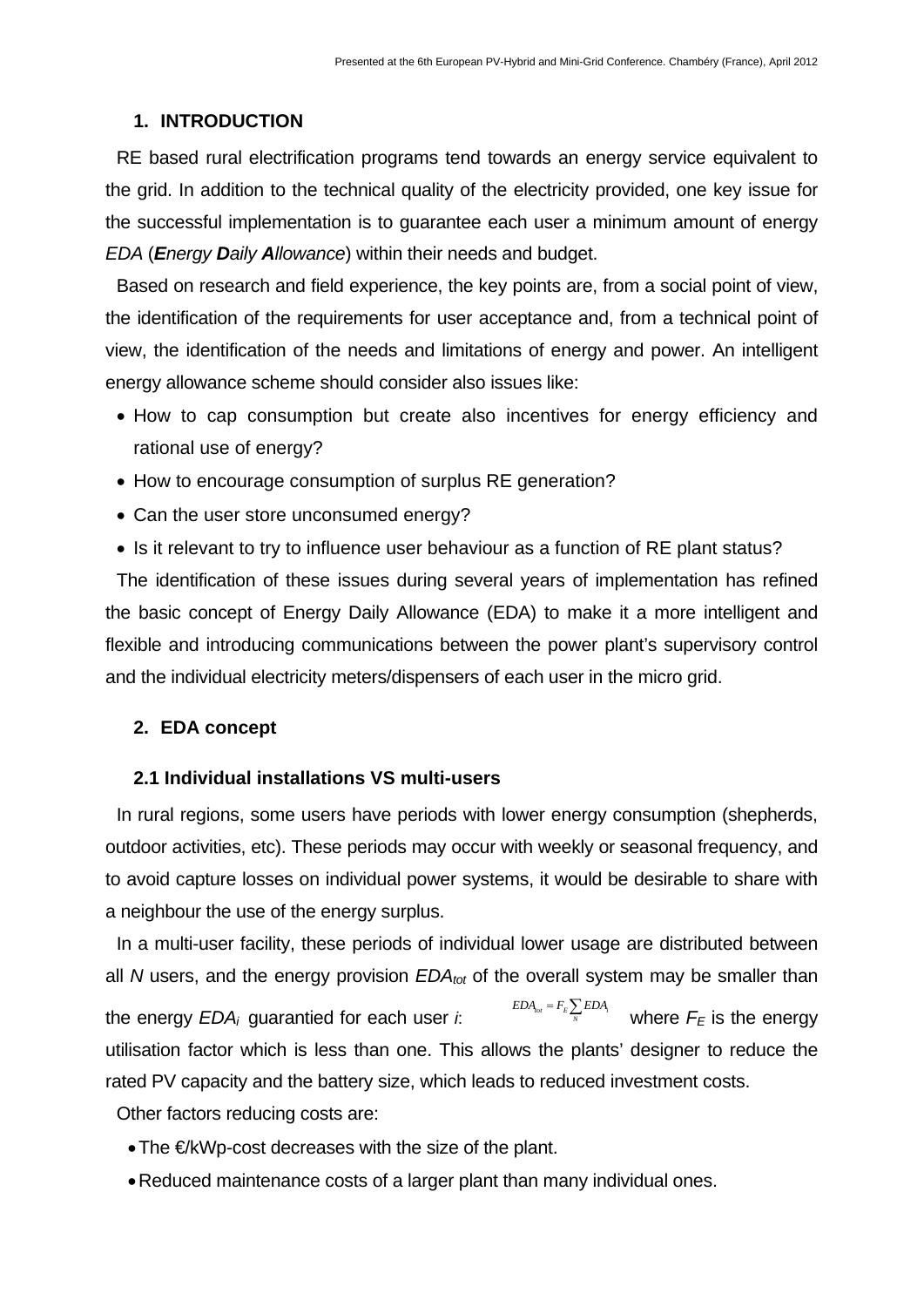• Easy to be expanded, when additional energy requirements occur

Another advantage is the possibility to increase the service provided to the user by installing common services in the village, such as public lighting, a public washing machine, or electrical tools for craft manufacture.

Another point concerns the availability of peak power for the users. For a typical individual power system (1 kWp), a continuous power of few hundred of Watt would be sufficient. However, the high start up currents of refrigerators, pumps, etc. represent a high instantaneous power that requires a relatively high inverter power, which is oversized for the average load.

In a multi user grid, the probability, that all users require their guarantied maximum power *Pi,cont* for continuous use at once, is low. This probability is even lower for instantaneous peak power *Pi,peak* for start-up. Hence, the power provision P*tot* of the overall system may be smaller than the power *Pi,cont* + *Pi,peak* required for each individual  $\text{USET: } P_{tot} = F_{P,cont} \sum_{N} P_{i,cont} + F_{P, peak} \sum_{N} P_{i, peak}$ 

where FP,cont and Fp,peak are less than oneThe inverter size of a multi user system is usually determined by the continuous power demand. Once covered this demand, there is still plenty of peak power available for each user and each single user has more inverter peak power available than he would have in an individual installation.

#### **2.2 Challenges in multi user micro grids**

MGSs have specific challenges, which do not occur with single user facilities. One of these is the need to develop the village project as a whole, as all users to be connected have to agree at once to contract the service and the distribution lines costs and layout has to be considered.

The main challenge is the energy distribution between the users. Sharing a common resource without limitations leads to the abuse by individual users as users are often not aware of the energy consumption of the appliances. This entails a reduction of the electric energy service to the whole village if no limits are established. This social aspect has driven to design a clever concept, which ensures the adequate operation of RE micro-grids.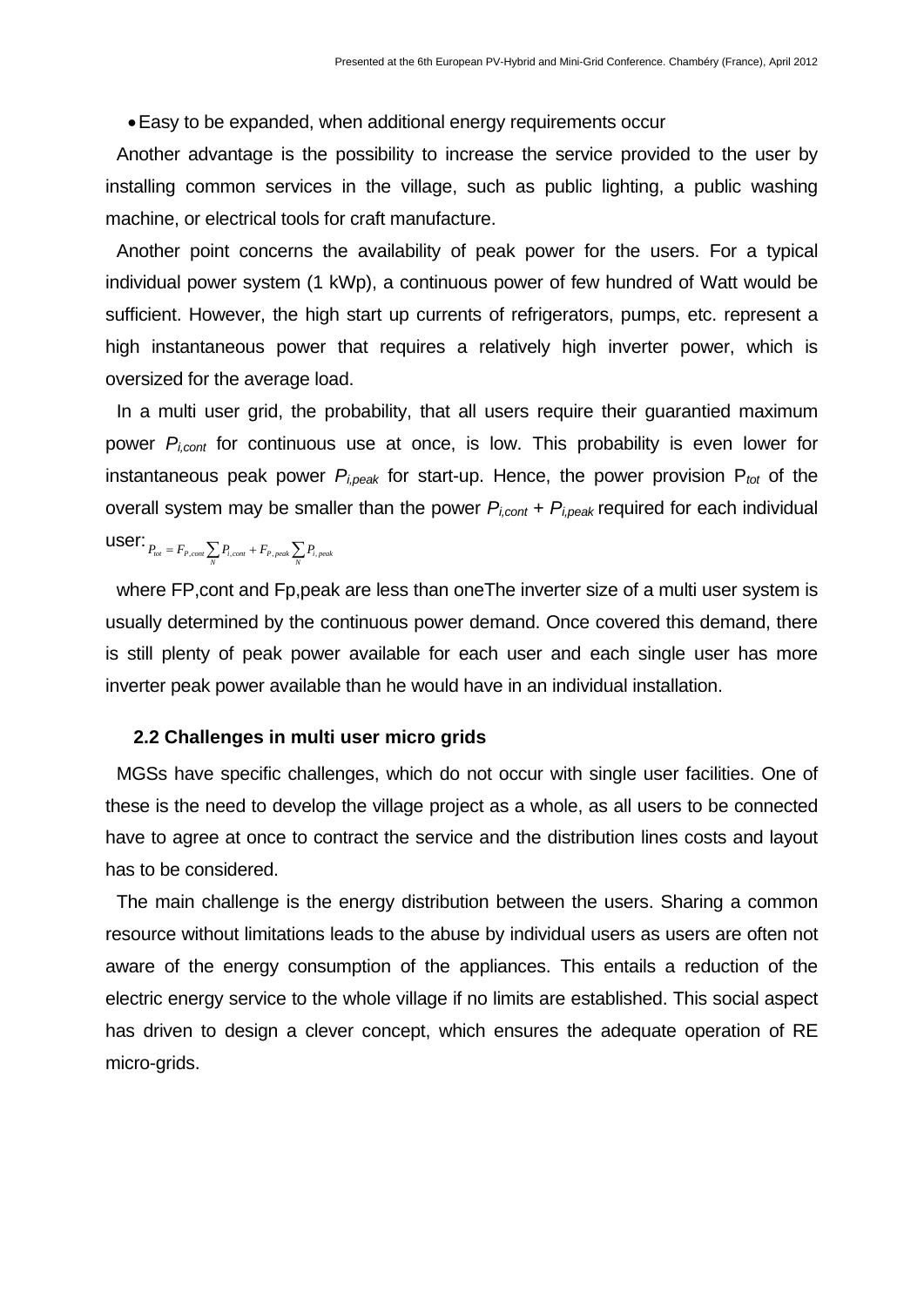### **2.3 EDA advantages**

The Energy Daily Allowance (EDA) is used as a key design parameter and it is fundamental from a social point of view because it responds to users' needs more accurately and guides them through the management of energy use and budget.

Furthermore from a technological stance, it enables components like batteries and inverters to operate within their specified range.

Also, thanks to the introduction of the EDA, it is possible to realize long term simulations and show easily the variation of LCOE for representative combinations of technical solutions and loads.

Finally this concept allows the reduction of the risks for the financial sustainability of the project. Indeed an accurate financial planning during the life cycle is feasible.

In order to implement the EDA, a new electronic device has been developed, in association with an industrial partner and taking into account 15 years of field experience.

## **3. THE ENERGY DISPENSER / METER**

#### **3.1 Introduction**

The e*nergy dispenser/meter* is an advanced electronic meter, which is installed in the house of each user. It contains an operation algorithm, which has been developed from TTA's experience in rural electrification programs. The operation principles are:

- Limitation of the available energy based on the tariff contracted, with disconnection.
- Measurement of the total energy consumed; memory with long duration.
- Limitation of power with disconnection.
- Indicators and user advice.
- Adaptation of operation algorithm to the plants' state of charge of the battery: The bonus mode and restriction mode encourages

adequate user load management.

The concept of EDA is central in the dispenser meter concept. It makes the demand control more intelligent and flexible, introducing communications between the power plant's supervisory control and the individual electricity dispensers/meters of each user in the micro



grid. *Fig 1: Energy dispenser/meter*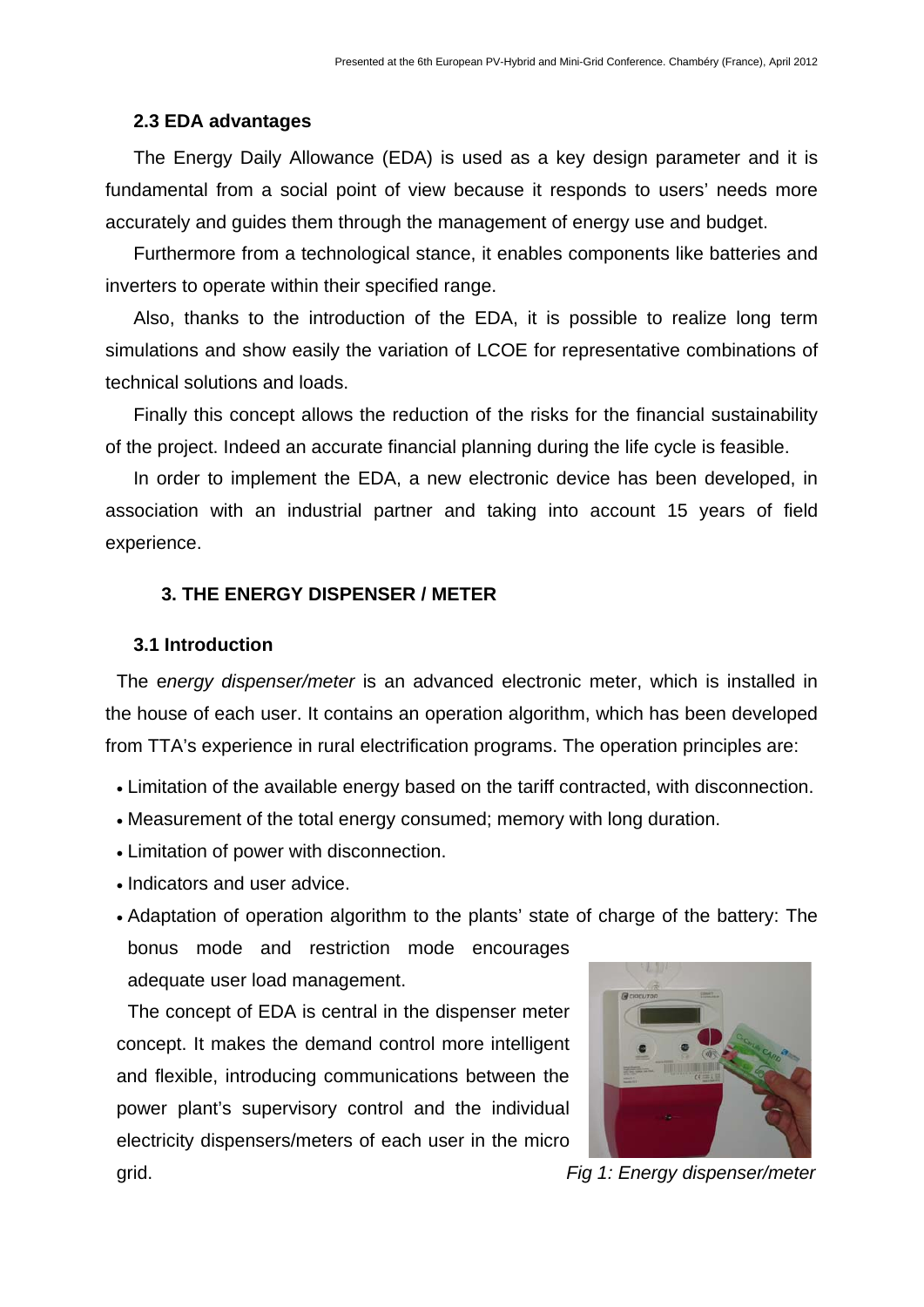## **3.2 Concept**

A good way to understand the dispenser/meter functioning is the analogy with the water tank shown in the following diagrams. The water consumption represents the power consumption; the water flow is the electric power and the tank is the energy reserve. The water level inside the tank represents the user energy available.

The EDA for the user (in units) at any time of the day is shown on the screen of the dispenser/meter. We can imagine this energy as the water tank of the diagrams. The tank has the storage capacity for 3 daily EDA. The daily EDA is fixed by the agreed tariff. The tank is updated every second, according to the increased fixed by the tariff, and decreases according to the energy consumed.

BALANCED CONSUMPTION: When the user consumes, the level of the available energy decreases. If energy consumption is "balanced" with the energy provided by the dispenser/meter, the level of the available energy in the tank remains constant.

LOW CONSUMPTION: When consumption is low, the quantity of energy "charged" in the tank is greater than the one coming out, so the EDA level fills the tank. If the user continues with low consumption, after filling the tank, the dispenser will begin to fill an additional part of the tank. This "extra" tank also has a capacity of 3 times the daily EDA



and it is designed to "reward" users who have spent little energy in the last period.

HIGH CONSUMPTION: When consumption is very high, the tank is emptied (a) and, if consumption remains high, the dispenser/meter, after entering in a RESERVE condition (tank with energy <10% EDA) and warning the user, will disconnect the consumption (b).

a.  $\begin{array}{ccc} & & \uparrow & \uparrow \\ \hline & & \downarrow \\ \end{array}$  b.

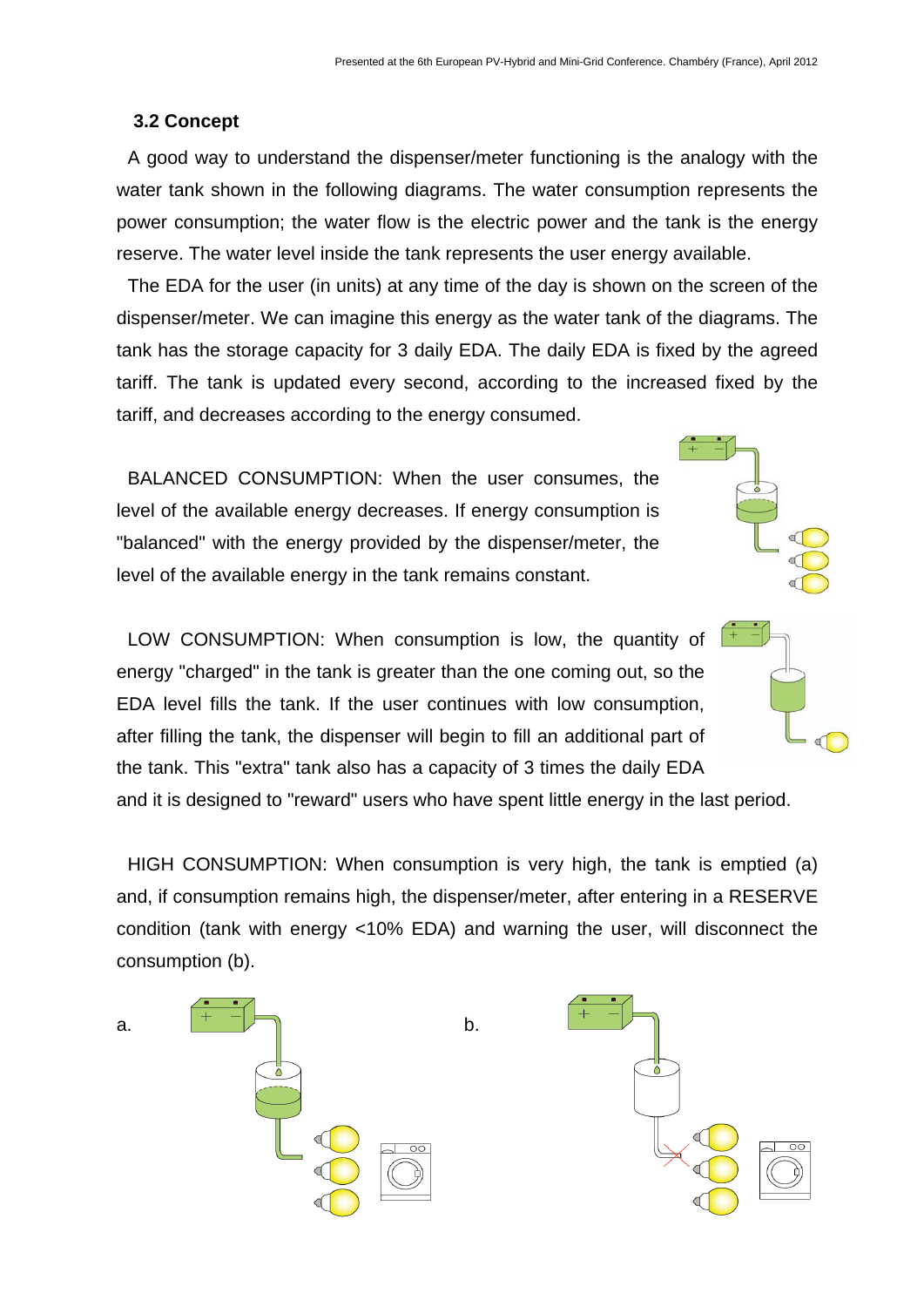When this happens, the user must turn off their electricity consumption, at least for a few minutes to allow the dispenser/meter start filling the tank again and allow the dispenser/meter to be ready again to deliver energy.

## **3.3 Main functions**

The dispenser continuously measures the power and energy consumed. The programmed tariff determines the maximum power energy available. This available energy is increasing virtually according to the rate contracted when there is no consumption and is stored in an individual user key called TEDI. This FEDI can be removed and used in another *energy dispenser / meter* if desired. It also contains all the information about the energy available and the total energy consumed.

The main functions of the dispenser are:

- Control of the EDA per each user, based on the tariff contracted

- Disconnection when the energy reserve is used up.

- Measurement of the total energy consumed; memory with autonomy of long duration.

- Power limiter with disconnection.

- Guided load management (through display and LED)**:** Three different counting modes incentivating user load management (modes depend on the battery state of charge):

- **Normal mode**
- **Bonus mode** (battery full charged and PV generation ongoing)
- **Restriction mode** (battery undercharged)

- LCD display.

- LED communicator for user´s guiding for energy management

As said the Dispenser meter contributes also to the correct equipment usage and to force them to operate within their specified range.

# **4. EXPERIENCE ON MANAGEMENT**

# **4.1 User acceptance**

An evaluation of the acceptance of this technology shows a high degree of satisfaction among the users, essential for success. The main reason they mentioned is the adequate regulation of the energy distribution, which avoids conflicts between the users. Most of them adapted their consumption behaviour very well so that they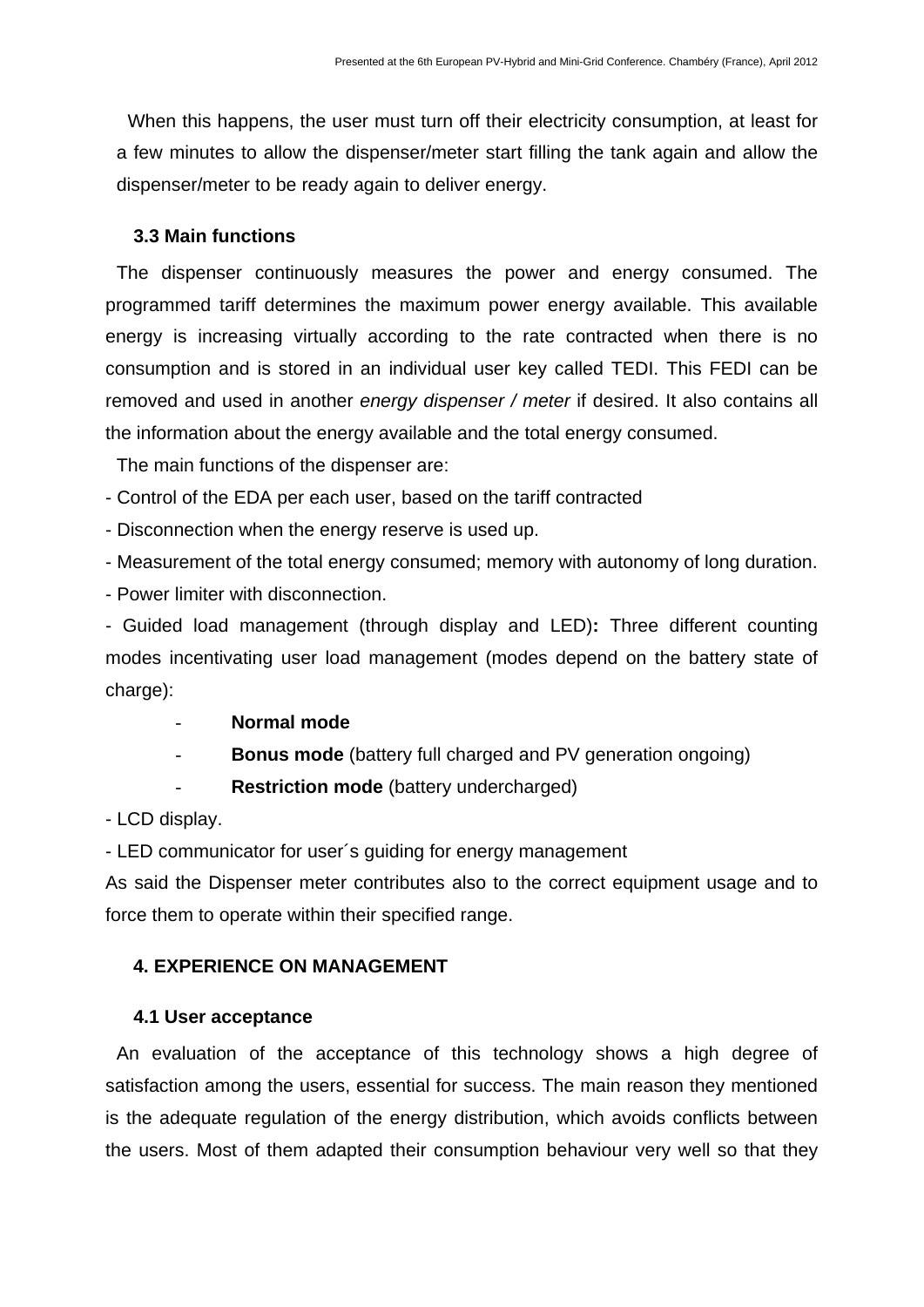don't feel really limited. The following figures show the satisfaction of the users in a community in Morocco using a PV hybrid micro-grid:



*Figure 2: Satisfaction study in Akkhane, Morocco* 

# **4.2 Different user behaviours**

Another interesting observation that could be done after many years of project implementation and monitoring is the different behaviour of each user in front of this new technology. The main conclusions are the following:

- There is a broad majority of users consuming only part of the energy contracted. They have stored energy in the regular and emergency reserve.
- There are other users, which have adapted their energy consumption to the state of the PV plant. For example, users achieved a higher consumption than the contracted energy, and still has energy stored.
- Another type of user is the one that consumes energy without taking care of the limitations.

# **4.3 User training seminars**

At the beginning, users had to understand the concepts of the energy reserve and the emergency reserve. Also the different modes (bonus / normal / restriction) produced question marks in the faces of the users. It was clearly necessary to explain the operation principle of the PV plant, but also the concepts of energy and power. A user, who does not understand the reason of the energy and power limitation, will be always complaining. He has to know what energy is, why there is the need of energy